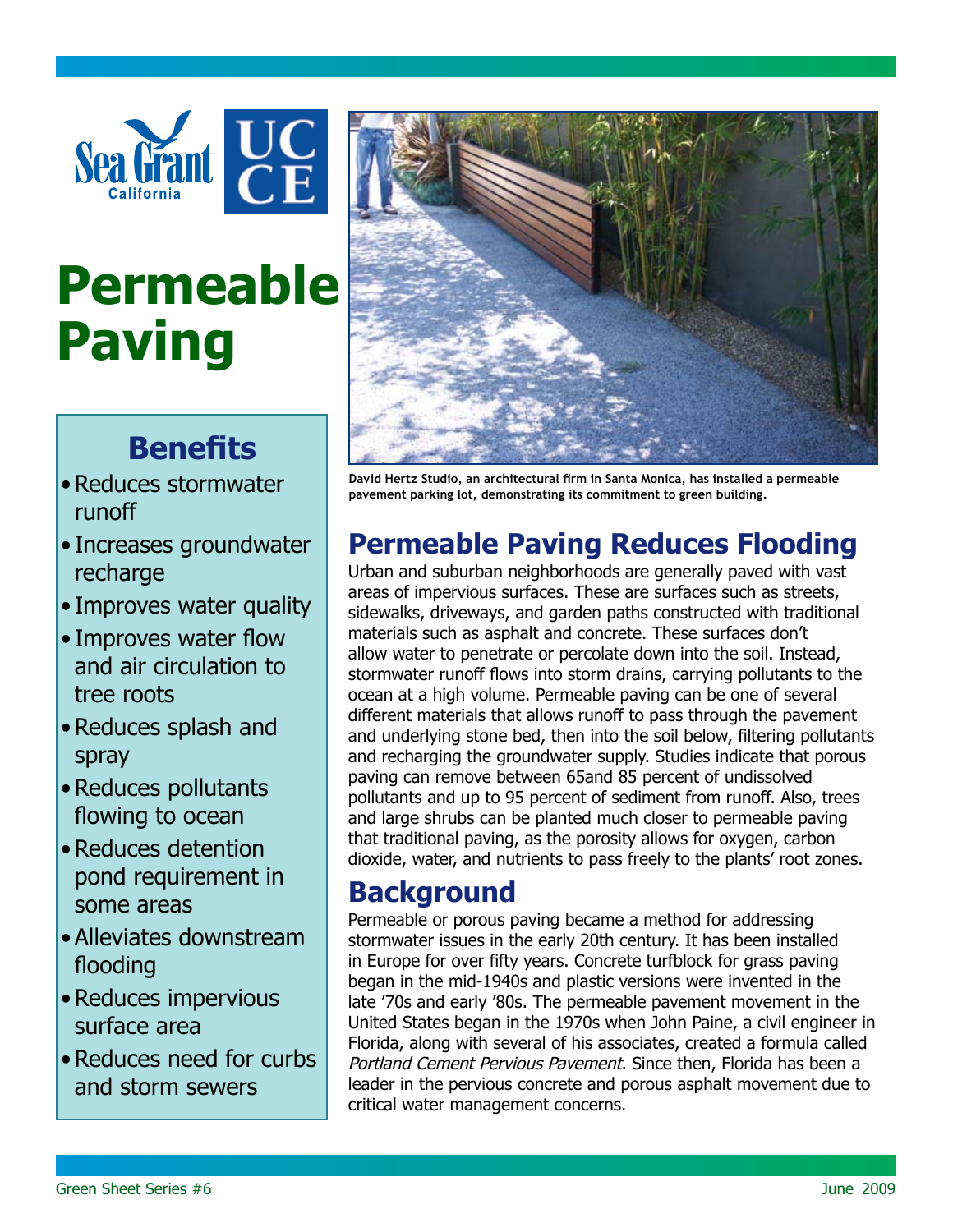

Pervious concrete can be installed in a wide range of colors to create exciting designs.



Close up of porous asphalt being installed over open-graded aggregate.

#### **Components of Permeable Paving**

Porous pavements by their very nature are designed to move water through their cross section - vertically and horizontally, without loss of structural integrity. Almost all pavements are made up of layers called courses: the first is the surface layer, which must be durable enough to withstand traffic, making it relatively expensive compared to the rest of the pavement structure. Second is the base course, which extends the thickness of the pavement and acts as a kind of underlying reservoir for water until it permeates into the subgrade. This course is made up of less expensive material. The third course is the subgrade, which is the soil below the base course.

Proper installation and regular maintenance are key in successful applications of permeable paving - especially with pervious concrete and porous asphalt.

## **Types of Permeable Paving**

Permeable paving can be constructed from several different processes and materials. One such material is pervious concrete. This paving can be used by homeowners for driveways, walkways, patios, paths, and overflow or RV parking areas. Pervious concrete is created by mixing water and cement-like materials into a paste that forms a thick coating around the open-graded or single-size aggregate particles. This mixture contains little or no sand and forms a system of "highly permeable, interconnected voids that drain quickly." 15% to 25% voids are achieved in the hardened concrete, and flow rates average around

480 in/hr. Pervious concrete is advocated as a best management practice (BMP) by the EPA. It has been used in many cities on residential streets. The Portland Cement Association maintains a list of certified contractors. Due to its lighter color, pervious concrete also has the added benefit of absorbing much less heat that asphalt, and therefore aids in greatly reducing urban heat islands. One drawback with pervious concrete is that a certain amount of time is needed for the pavement to cure before it can be used.

In porous asphalt installations, the pavement consists of an open-graded coarse aggregate bonded together by asphalt cement with sufficient interconnected voids to make it highly permeable to water. Polymers are added to the asphalt binder to prevent migration, and polymer-reinforcing fibers further hold it together. In addition, large enough particles are used so if a little migration occurs, openings remain that are large enough to allow infiltration. Practical applications include driveways, parking areas and roadways on larger properties. Porous asphalt can be more cost-effective, and in the colder mountain climates, greatly reduces the need for de-icing pavement. Paving with porous asphalt is no different from paving dense-graded asphalt – it requires no special training and can be supplied by conventional asphalt batch plants. Water passes through the asphalt and into the stone recharge bed where it is stored until the uncompacted subgrade can absorb it. The stone recharge beds make outstanding structural bases and perform equally well whether dry, wet or saturated.

Open-celled paving grids are another permeable paving option. They contain open spaces held together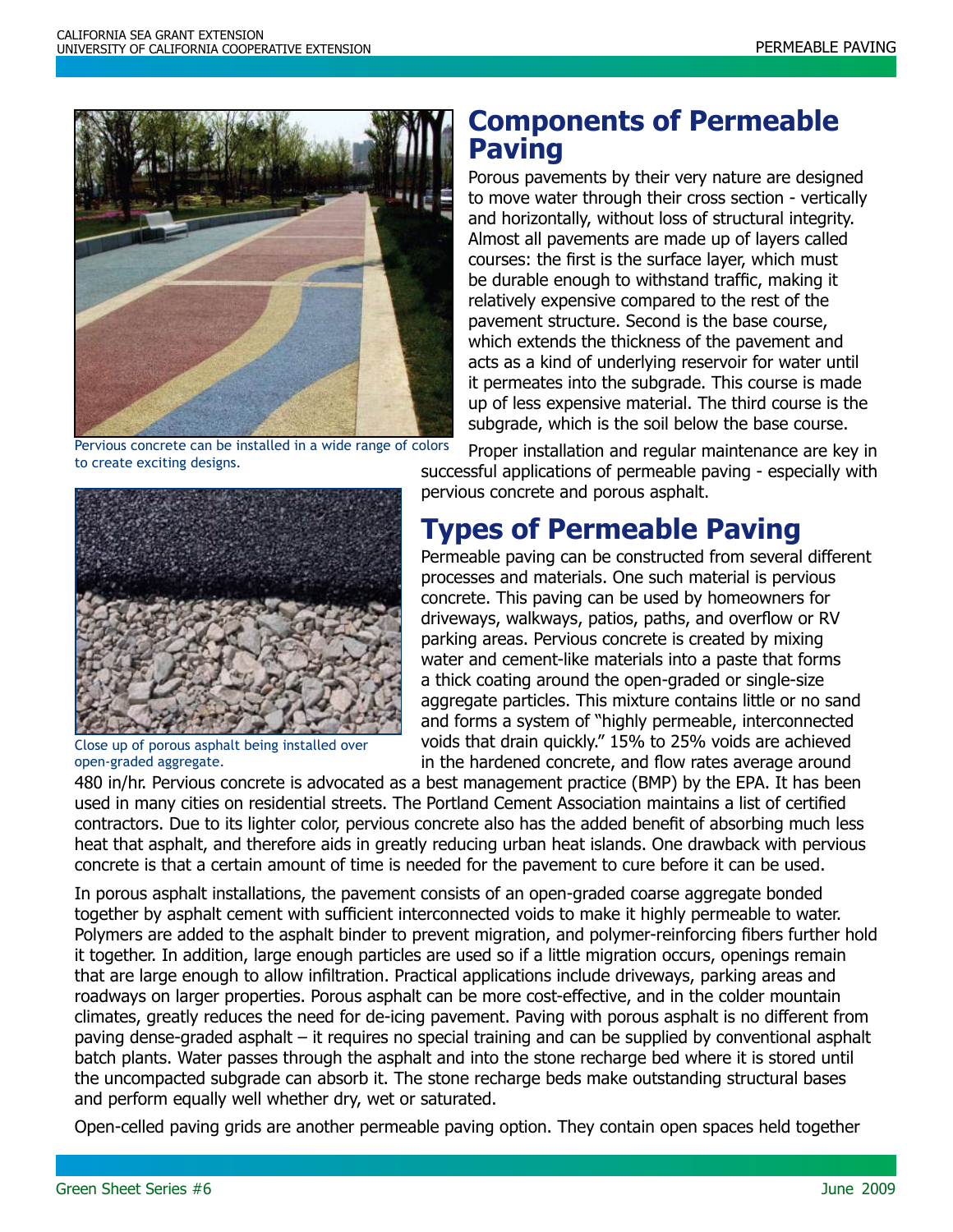with either strong plastic or concrete ribbing. The cells are filled with gravel, sand, or a growing compound that can be planted with a grass mixture. A potential disadvantage is that initially, the grass-filled grids or cells can be difficult to walk on. Turf needs time to grow over the grids and open spaces, before they can work well. Open-celled paving grids can be used in low-traffic areas, such as patios, loading areas, emergency-access lanes, overflow parking, walkways, and wheelchair access ways.

Open-jointed paving blocks are segmental pavers that bear enormous traffic. They can be interlocking or unconnected with vegetation in between. These pavements can handle high weights and perform in a variety



Pathway paved with Gravelpave2 – an open-celled plastic grid permeable paving system.

of climates. Thus the pavers are ideal for heavily used driveways and RV parking areas. The range of colors, shapes, and textures also makes pavers suitable to patio or seating areas. The interlocking pavers also have sufficient gaps between them to allow water to seep into the crushed stone layer below. With open-jointed pavers, there is no curing time – the pavement is ready to use upon installation. Also, more site flexibility is possible with segmental pavers – they can be used on sloped surfaces with proper design.

Open-graded aggregate without a grid support is "the most permeable material and the lowest cost material you can get anywhere, including conventional dense asphalt." Aggregate used to have the disadvantage of creating dust. Today it is made out of single-sized angular particles and washed before application. It is available in all geographic areas of the country. About 30% to 40% of that material is void space, and its permeability is measured in thousands of inches per hour. Other paving materials that can be utilized in special-use areas include wood mulch, crushed shell, and other organic materials. These are used for areas of pedestrian traffic such as wood- mulching gardens and playgrounds.

Porous turf can be used by itself as well as with modern reinforcements. It is well suited for infrequent or serial uses that allow the grass time to regenerate



Grasspave2 open-celled grid systems provide a stable surface for wheel chairs.



Close up of pervious concrete shows void spaces between the open-graded aggregate where water filters down.